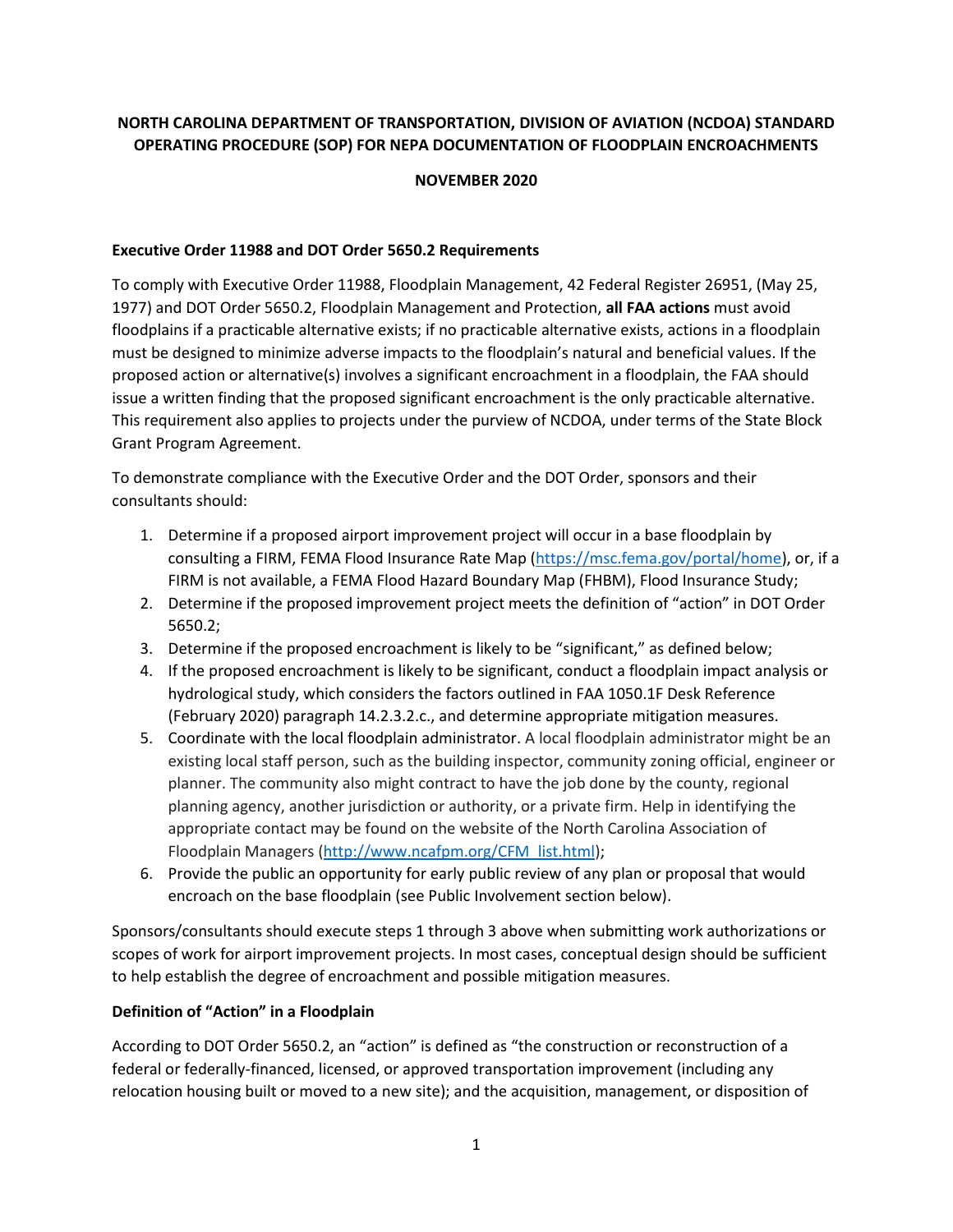Departmental lands and facilities." Therefore, the construction or reconstruction of a runway or taxiway that extends the existing footprint constitutes an action, as defined by the order; however, the rehabilitation of a runway or taxiway that does not extend the existing footprint does not constitute an action under the order.

If a floodplain encroachment does occur, it must be determined if it is a significant floodplain encroachment as defined below.

### **Significant Encroachment**

As defined in DOT Order 5650.2, **significant encroachment** is an encroachment in a floodplain that results in one or more of the following construction or flood-related impacts: 1) considerable probability of loss of human life, 2) likely future damage associated with the encroachment that could be substantial in cost or extent, including interruption of service on or loss of a vital transportation facility, and 3) a notable adverse impact on "natural and beneficial floodplain values". The FAA must provide the finding within or together with a NEPA document. **NOTE:** A significant floodplain encroachment is not necessarily a significant environmental impact under NEPA, as explained In FAA 1050.1F Desk Reference (February 2020) Paragraph 14.2.3.2.

### **CATEX or EA Required**

A proposed action listed in FAA Order 1050.1F as categorically excluded for which there are no extraordinary circumstances may be cleared with a documented CATEX, even if there is a floodplain encroachment, as long as it can be documented that that encroachment is not significant, as defined above. Impacts to floodplains must be considered, including any direct and indirect impacts that result from the construction and operation of the proposed project. Activities such as building an airport, construction of hangars, or any modification such as grading of the land, could have an impact on floodplains. All areas where permanent infrastructure would be built, and locations where temporary construction-related activity might occur (such as equipment laydown, staging, and building of temporary access roads) must be considered for potential direct construction-related impacts. Additionally, all indirect impacts on floodplains within the study area should be identified.

Any action that could cause significant encroachment to the floodplain must be documented with an environmental assessment (EA). If the potential floodplain encroachment is the only extraordinary circumstance involved, a short-form EA should be sufficient. Please obtain prior NCDOA approval for use of the Short-Form EA.

#### **Consultations, Permits, and Other Approvals**

To comply with the terms of Executive Order 11988, DOT Order 5650.2, and FAA Order 1050.1F, the proposed project must follow the participating community's FEMA approved floodplain management plan, if such a plan exists. Early consultation with FEMA, USACE, or the National Flood Insurance Program (NFIP) participating community may assist NCDOA in addressing floodplain issues or conflicts early in the NEPA process and in developing ways to resolve them. Therefore, the sponsor/consultant preparing the NEPA document should coordinate in writing with the local floodplain administrator to document compliance with Executive Order 11988, DOT Order 5650.2, and FAA Order 1050.1F.